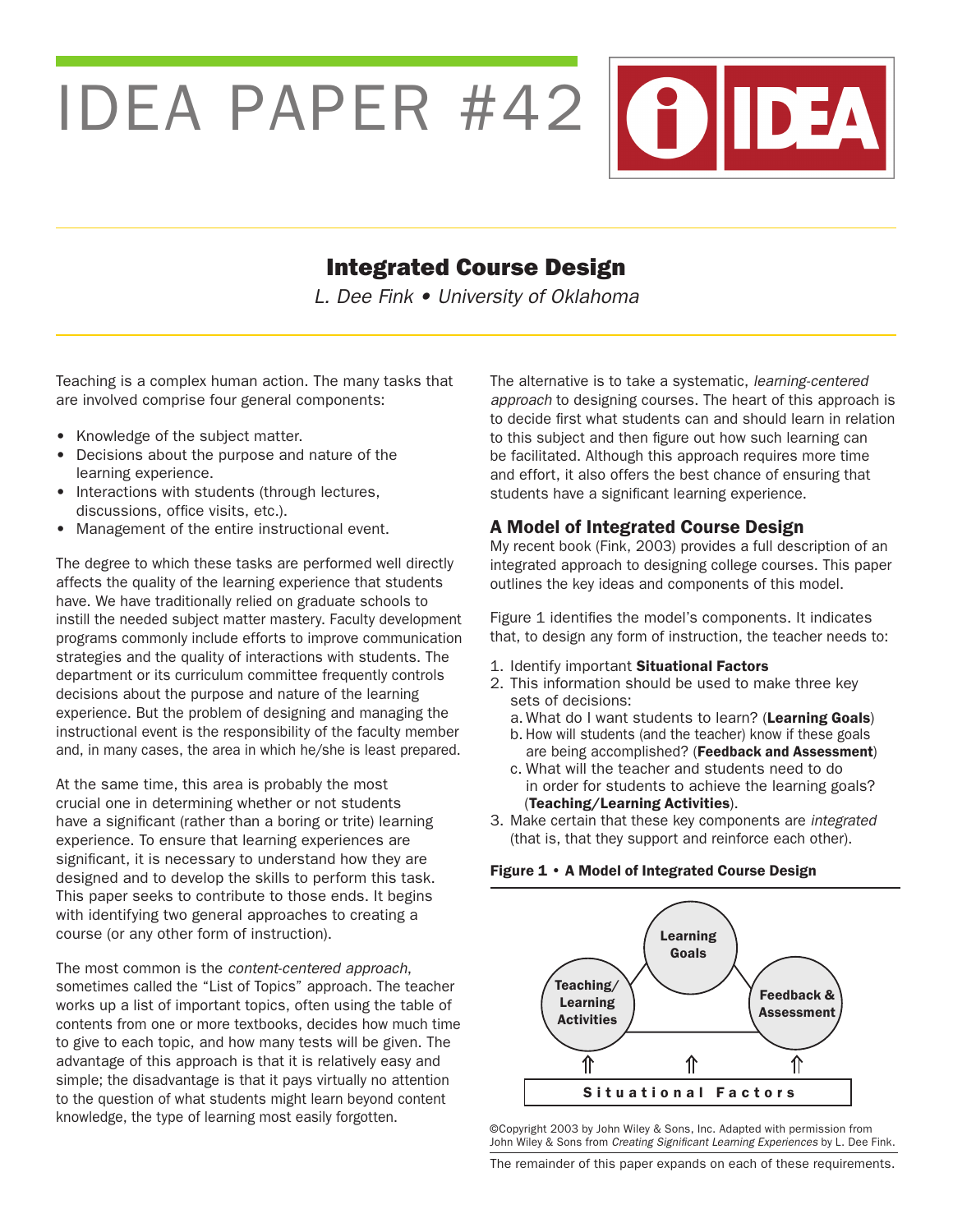## Step 1. Identifying Situational Factors

An initial step in designing a course is to size up the situation carefully. Review information about the teaching and learning situation and, in some cases, gather additional information. Situational factors provide the backdrop against which important decisions about the course will be made.

There are a number of potentially important situational factors that affect the design of the course, including:

- 1. Specific context of the teaching/learning situation. How many students are in the class? Is the course at the lower division, upper division, or graduate level? How long and frequent are the class meetings? Will the course be delivered live, online, in a laboratory, etc.? What physical elements of the learning environment will affect the class?
- 2. General context of the learning situation. What learning expectations are placed on this course by the university, the college, one or more of the institution's curricula, one or more professions, and society in general?
- 3. **Nature of the subject**. Is this subject primarily theoretical, practical, or a combination? Is it primarily convergent or divergent? Are there important controversies or recent changes within the field?
- 4. Characteristics of the learners. What are the life situations of the learners (what percent work, have family responsibilities, have a specific professional goal, etc)? What prior knowledge and experiences relevant to this subject have students had? What are their goals and expectations of the course? What are their preferred learning styles?
- 5. Characteristics of the teacher. What beliefs and values doesthe teacher have about teaching and learning? What level of knowledge does she/he have about the subject? What are his/her teaching strengths and weaknesses?

Situational factors impose definite limitations and guidelines on those seeking to design a significant learning experience. For example, if the course is intended to provide background for more advanced courses, it is essential to understand the expectations of those teaching such courses. Similarly, if most students begin the class with an apathetic attitude toward the subject matter, the course design needs to recognize this and incorporate special motivational features.

Once situational factors have been identified and considered, the instructor is prepared for the next step in the design process, namely the establishment of learning goals.

#### Step 2. Establishing Learning Goals

Given the information developed in the situational analysis, what is it that students should get out of the course? Traditionally, a content centered approach is taken: "I want students to learn about topics X, Y, and Z." Although such an approach is easy and natural, it generally results in an over-emphasis on "understanding and remembering," a

type of learning that, while important, is seldom featured when teachers are asked "What would you like the impact of this course to be on students 2-3 years after the course is over? What should distinguish students who have taken this course from those who have not?" Answers to these questions usually emphasize such things as critical thinking, learning how to use course knowledge creatively, learning to solve real-world problems, changing the ways students think about themselves or others, or increasing a commitment to life-long learning.

After a number of years devoted to the study of faculty responses about what constitutes significant learning, I have developed a taxonomy consisting of six major types of significant learning. Each has sub-categories, as shown in Figure 2.





©2003 by John Wiley & Sons, Inc. Adapted with permission from John Wiley & Sons from Creating Significant Learning Experiences by L. Dee Fink.

One important feature of this taxonomy is that each kind of learning is interactive. That is, each is able to stimulate any of the other kinds of learning. For example, "Foundational Knowledge" may stimulate "Critical Thinking," which in turn may stimulate "Connecting Ideas," encouraging one to "Learn About Oneself," etc. The intersection of these interrelated kinds of learning defines "Significant Learning," the purpose of the Integrated Design process.

To determine the appropriateness and relevance of each of the six types of goals for a given course or other learning experience, key questions need to be asked. Examples are given below: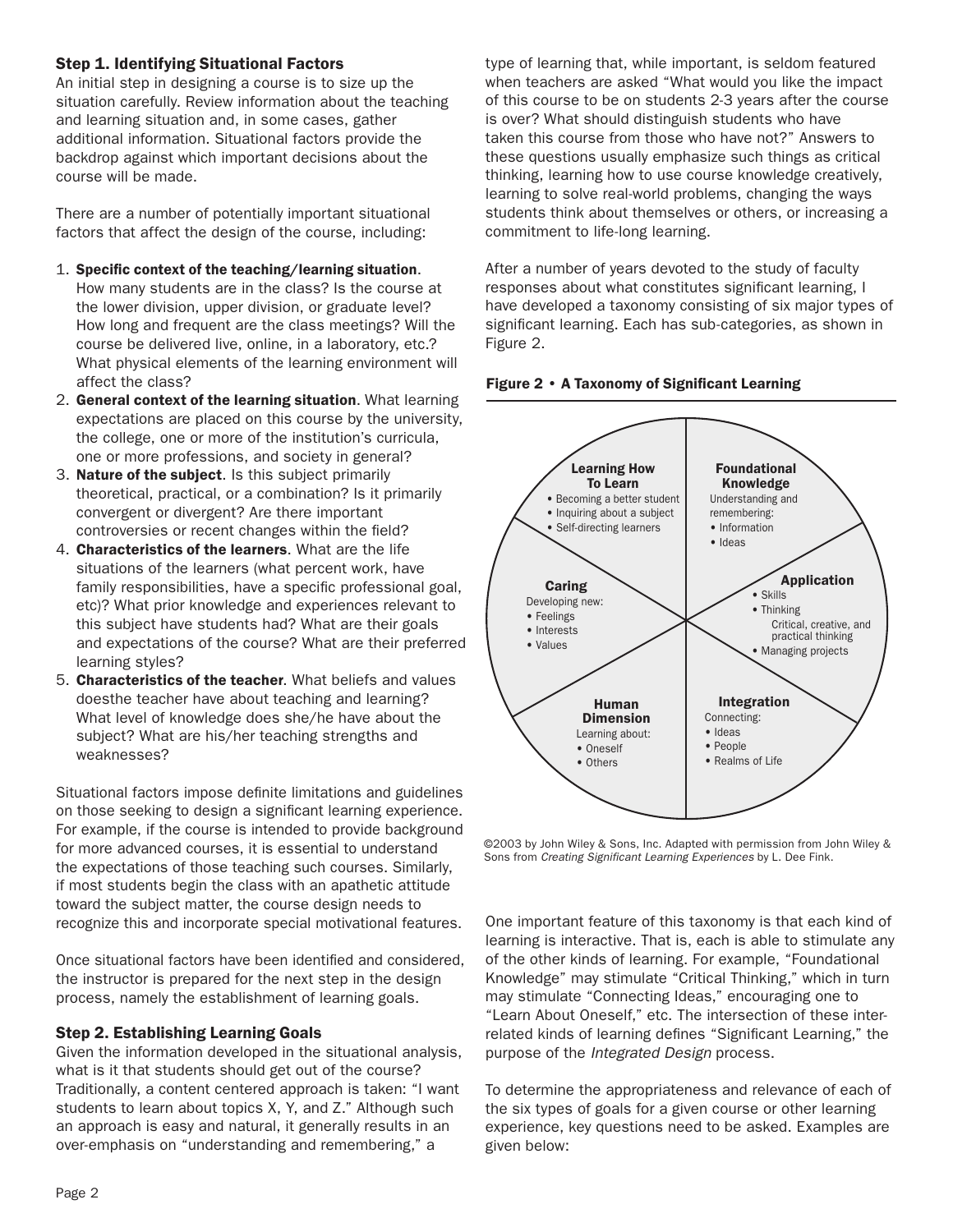- 1. Questions About Foundational Knowledge as a Goal. What key information (facts, terms, formulae, concepts, principles, relationships, etc.) is/are important for students to understand and remember? What key ideas or perspectives are important in this course?
- 2. Questions About Applications as a Goal. What kinds of thinking (critical, creative, practical) are important for students to learn? What skills are required? Should students be expected to learn how to manage complex projects?
- 3. Questions About Integration as a Goal. What connections should students recognize and make among ideas within this course? Among information, ideas, and perspectives from this course and those in other courses or areas? Between material in this course and the students' personal, social, and/or work life?
- 4. Questions About Goals Related to Human Dimensions. What should students learn about themselves? What should they learn about understanding others and/or interacting with others?
- 5. Questions About the Appropriateness of Caring Goals.

Figure 3 • Audit-ive and Educative Assessment

 What changes/values should students adopt? Should interests be affected? Feelings? Commitments?

6. Questions About "Learning How to Learn" as a Goal. What should students learn about how to be good students in a course like this? How to learn about this specific subject? How to become a self-directed learner (developing a learning agenda and a plan for meeting it)?

#### Step 3. Feedback and Assessment Procedures

In a content-centered course, two mid-terms and a final exam are usually considered sufficient feedback and assessment for determining if the student "got it" or not. This "audit-ive assessment" process is designed principally to help the teacher assign grades. A *learning*centered course calls for a more sophisticated approach to this aspect of course design. A set of feedback and assessment procedures collectively known as "educative assessment" is needed. This process is designed to enhance the quality of student learning. In Figure 3, the key components of educative assessment are contrasted with the more traditional audit-ive assessment.



\* Audit-ive Assessment: Assessment, which only determines whether students learned correctly, rather than *helping* them learn, which educative assessment promotes.

\*\*Backward-Looking Assessment: Assessment is constructed to determine whether students "got" the material they studied.

\*\*\*Forward-Looking Assessment: Assessment is constructed to determine whether students are ready for some future activity, after the current period of learning is over.

Copyright© 2003 by John Wiley & Sons, Inc. Adapted with permission from John Wiley & Sons from Creating Significant Learning Experiences by L. Dee Fink.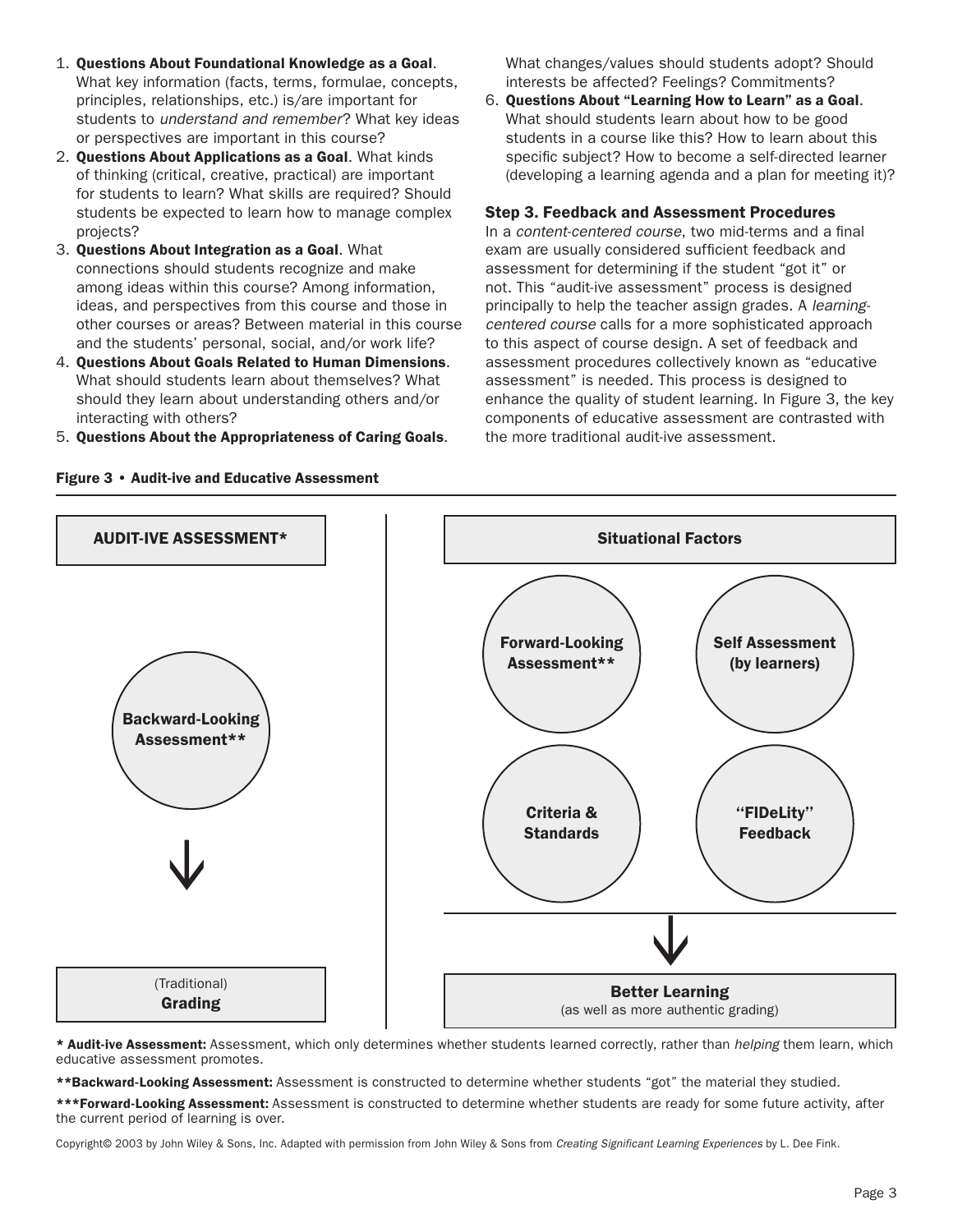Forward-Looking Assessment incorporates exercises, questions, and/or problems that create a real-life context for a given issue, problem, or decision. To construct this kind of question or problem, the teacher has to "look forward," beyond the time when the course is over, and ask: "In what kind of situation do I expect students to need, or be able to use, this knowledge?" Answering this question makes it easier to create a question or problem that replicates a real-life context. The problem should be relatively open-ended, not totally pre-structured. If necessary, certain assumptions or constraints can be given.

An example from a course in world geography in which the students have studied a unit on Southeast Asia illustrates the difference between a backward- and a forward-looking assessment. A backward-looking assessment would ask students about differences in the population and resources of the countries of that region. In a forward-looking assessment, students might be asked to imagine that they are working for a company that wants to establish itself in the region; the company seeks advice on which country has the necessary political stability, purchasing power, prospects for economic growth, etc. Such a question requires that students use what they have learned.

It is important to explain clearly the criteria and standards that will be used to assess student work. Teachers need to determine and share with students: "What are the general traits or characteristics of high quality work in this area?" These are the criteria for evaluation. On each criterion, standards must be established to define work that is acceptable, good, or exceptional.

It is also important for teachers to create opportunities for students to engage in self-assessment. Later in life, students will need to assess their own performance; they should start learning how to do that while in the course. Initially, these may be done in groups; after some practice, they should be done individually. In the process, students need to discuss and develop appropriate criteria for evaluating their own work.

As the students seek to learn how to perform well, teachers need to provide feedback that has "FIDeLity" characteristics:

- Frequent: Give feedback as frequently as possible; at least weekly, if not daily.
- Immediate: Get feedback to students as soon as possible.
- **Discriminating: Make clear what the difference is**
- between poor, acceptable, and exceptional work. • Loving: Be empathic and sensitive when delivering feedback.

Processes for incorporating the four features of Educative Assessment are described below:

1. Forward-Looking Assessment. Formulate one or two ideas by identifying one or more situations in which students are likely to use what they have learned. Then replicate those situations with questions, problems, or issues.

- 2. Criteria and Standards. For one of your main learning goals, identify at least two criteria that distinguish exceptional achievement from poor performance. Then write two or three levels of standards for each criterion.
- 3. Self-Assessment. Create opportunities for students to engage in self-assessment of their performance.
- 4. "FIDeLity" Feedback. Develop procedures that allow you to give feedback that is frequent, immediate, discriminating (based on clear criteria and standards), and lovingly (empathically) delivered.

#### Step 4. Teaching/Learning Activities

In the past, the higher education literature focused attention on the instructor and the ways in which the subject matter could best be presented to the student. The emphasis was on "lectures" and "discussions" and the assumption was that learning consisted of a passive activity in which learners received information and ideas from authoritative sources. Although foundational knowledge, principles, and theories are essential, research over the past several decades has challenged the potency of passive learning as an exclusive approach; an impressive volume of studies has shown that students learn more and retain their learning longer if they acquire it in an active rather than a passive manner.

Bonwell and Eison (1991) describe active learning as "(involving) students in doing things and thinking about the things they are doing." "Doing" refers to activities such as debates, simulations, guided design, group problem solving, and case studies. Thinking refers to reflections about the meaning of what students learn or about the learning process itself.

To create a complete set of learning activities capable of fostering significant learning, a comprehensive view of teaching/learning activities is needed. This is shown conceptually in Figure 4.

#### Figure 4 • A Holistic View of Active Learning



Copyright© 2003 by John Wiley & Sons, Inc. Adapted with permission from John Wiley & Sons from Creating Significant Learning Experiences by L. Dee Fink.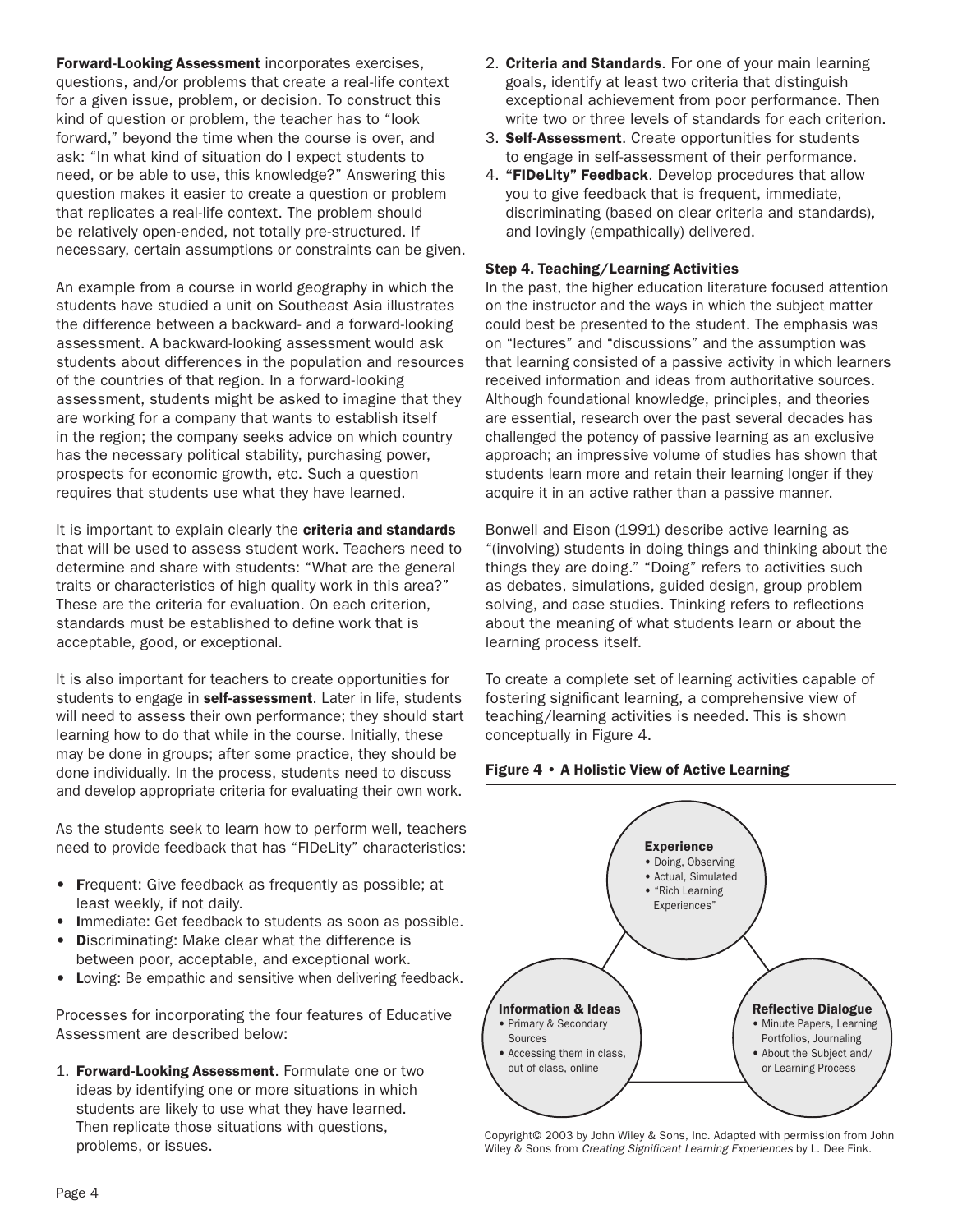In selecting learning activities, two general principles should be followed. First, they should include some from each of the three categories shown in Figure 4 (Information and Ideas, Experience, and Reflective Dialogue). Second,

insofar as possible, they should rely on *direct* rather than *indirect* learning activities. The following table illustrates the variety of options available.

|                               | Getting                                                  |                                                                                                                                 | <b>Experience</b>                                                        | <b>Reflective Dialogue, with</b>                                               |                                    |  |
|-------------------------------|----------------------------------------------------------|---------------------------------------------------------------------------------------------------------------------------------|--------------------------------------------------------------------------|--------------------------------------------------------------------------------|------------------------------------|--|
|                               | <b>Information &amp; Ideas</b>                           | "Doing"                                                                                                                         | "Observing"                                                              | <b>Self</b>                                                                    | <b>Others</b>                      |  |
| <b>Direct</b>                 | • Primary data<br>• Primary sources                      | • "Real Doing," in<br>in authentic<br>settings                                                                                  | • Direct<br>observation of<br>phenomena                                  | $\bullet$ Reflective<br>thinking<br>• Journaling                               | • Dialogue<br>(in or out of class) |  |
| Indirect,<br><b>Vicarious</b> | • Secondary data<br>and sources<br>• Lectures, textbooks | • Case Studies<br>$\bullet$ Gaming.<br><b>Simulations</b><br>• Role Play                                                        | • Stories<br>(Can be accessed<br>via: film, oral<br>history, literature) |                                                                                |                                    |  |
| Online                        | • Course website<br>• Internet                           | • Teacher can assign students to "directly"<br>experience<br>• Students can engage in "indirect" kinds<br>of experience online. |                                                                          | • Students can reflect and then engage in<br>various kinds of dialogue online. |                                    |  |

## Learning Activities for Holistic, Active Learning

Copyright© 2003 by John Wiley & Sons, Inc. Adapted with permission from John Wiley & Sons from Creating Significant Learning Experiences by L. Dee Fink.

Learning activities should reflect the instructor's judgment of how effectively they address the learning goals of the class. Those that promote growth on several goals are considered "rich." In-class examples include debates, roleplaying, and simulations. Out-of-class examples include service learning, situational observations, and authentic projects.

Learning is enhanced and made more permanent when students reflect on the learning experience and it's meaning to them. This can be done individually (journals; diaries) or with others (discussions with teacher or in small groups). When students reflect on what they are learning, how they are learning, its value, and what else they need to know, they are more inclined to both "own" and appreciate their learning.

#### Step 5. Integration

To ensure that the course design is properly integrated, a careful review should be made of decisions made in carrying out the first four steps. A few key questions should be asked about steps and their inter-relationships:

Questions regarding "Situational Factors":

- How well are these reflected in decisions about learning goals, feedback and assessment, and learning activities?
- Are there potential conflicts that may cause problems?
- Are there any disconnects between the instructor's values and beliefs, student characteristics, the specific or general context of the course, or the nature of the subject as it relates to the course plan?

Questions regarding "Learning Goals and Feedback and Assessment":

- • Do the proposed assessment procedures address all learning goals?
- Does the planned feedback give students information about their progress on all of the learning goals?
- Are students given help in learning how to assess their own performance?

Questions regarding "Learning Goals" and "Teaching/ Learning Activities":

- Do the learning activities support all of the learning goals?
- Are some activities "extraneous" (unrelated to any major learning goal)?

Questions regarding "Teaching/Learning Activities" and "Feedback and Assessment":

- Does the proposed feedback loop help students understand the criteria and standards used to assess their performance?
- • Do practice learning activities and associated feedback opportunities prepare students well for the final assessment process?

The second step is focused on creating a dynamic combination and sequence of learning activities, i.e., a dynamic teaching strategy. Laying out the combination of inclass and out-of-class activities in a "castle-top" diagram allows the teacher to sense how dynamic the teaching strategy is. The following diagrams of two very different strategies illustrate the importance of this step.

The first example, shown on the following page, is not very dynamic both because it is repetitive and because the individual activities do not engage students in active learning, typically, until the night before the exam.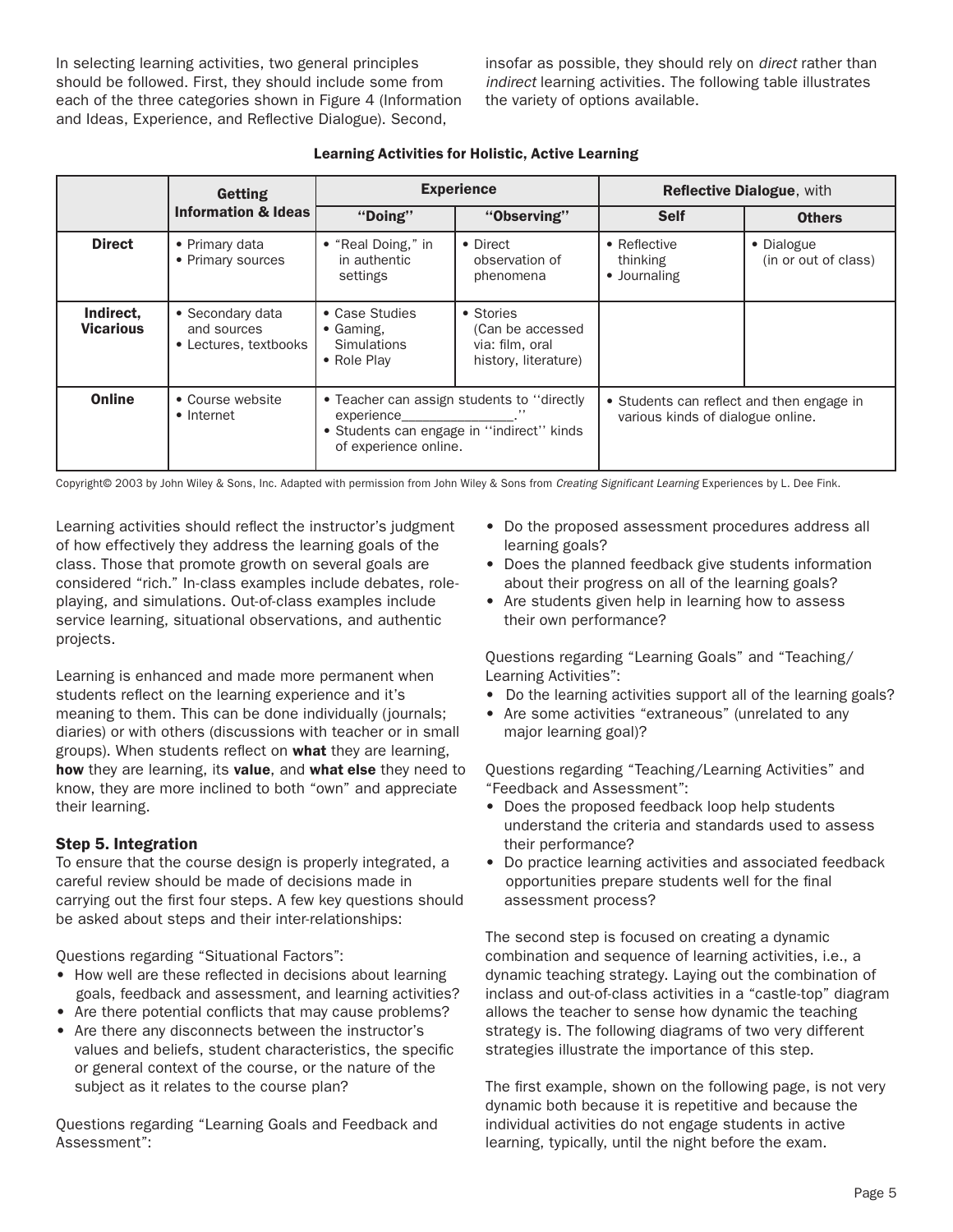| In-Class<br>Activities:         | Lecture |         | Lecture |         | Lecture |         | ∟ecture |        | Exam |
|---------------------------------|---------|---------|---------|---------|---------|---------|---------|--------|------|
| Out-of-<br>Class<br>Activities: |         | Reading |         | Reading |         | Reading |         | Review |      |

The second example (Team Based Learning; Michaelsen, Knight, and Fink, 2002) has a much more differentiated set of learning activities. Furthermore each in-class and out-ofclass activity is meaningfully linked to what precedes and

what follows it. The plan fully engages students throughout the sequence and each day presents them with a different mode of learning. It also has a culminating activity that is much more engaging than a "Did ya' get it?" exam.



\*R.A.P. refers to "Readiness Assurance Process."

## **Conclusion**

The purpose of instruction (and any other learning activity) is the promotion of student learning. All decisions relating to a given course (or other learning experience) — from the selection of reading materials to the assessment process — should be judged by their contribution to this end.

The quality of these decisions is a function of how well the course is designed and how well the design components are integrated. Because few college professors understand the concept of an integrated course design, and even fewer

Dr. L. Dee Fink has served as the founding director of the Instructional Development Program at the University of Oklahoma since 1979. He received his Ph.D. from the University of Chicago in 1976, and then accepted an academic appointment in the departments of Geography and Education at Oklahoma. He is a nationally recognized expert on various aspects of college teaching, and has recently published two books on college teaching. He is the author of Creating Significant Learning Experiences: An have the skill required to create one, this paper is offered as a way to improve this vital process.

An integrated course design requires a significant investment in time, energy, and thought. But this expenditure has great potential for exerting a potent effect on student acquisition of "significant" (rather than trivial) learning. Therefore, faculty members committed to improving their ability to facilitate significant learning are encouraged to adopt the processes described in this paper. There may be no "faculty development" activity with more potential and power for improving significant learning.

Integrated Approach to Designing College Courses (2003, available from Jossey-Bass, www.wiley.com) and co-editor of Team-Based Learning: A Transformative Use of Small Groups in College Teaching (2004, available from Stylus styluspub.com). He has served as President of the Professional and Organizational Development [POD] Network in Higher Education, the largest professional organization for faculty development in the United States. His website is [www.ou.edu/idp/dfink.html.](http://www.ou.edu/idp/dfink.html)